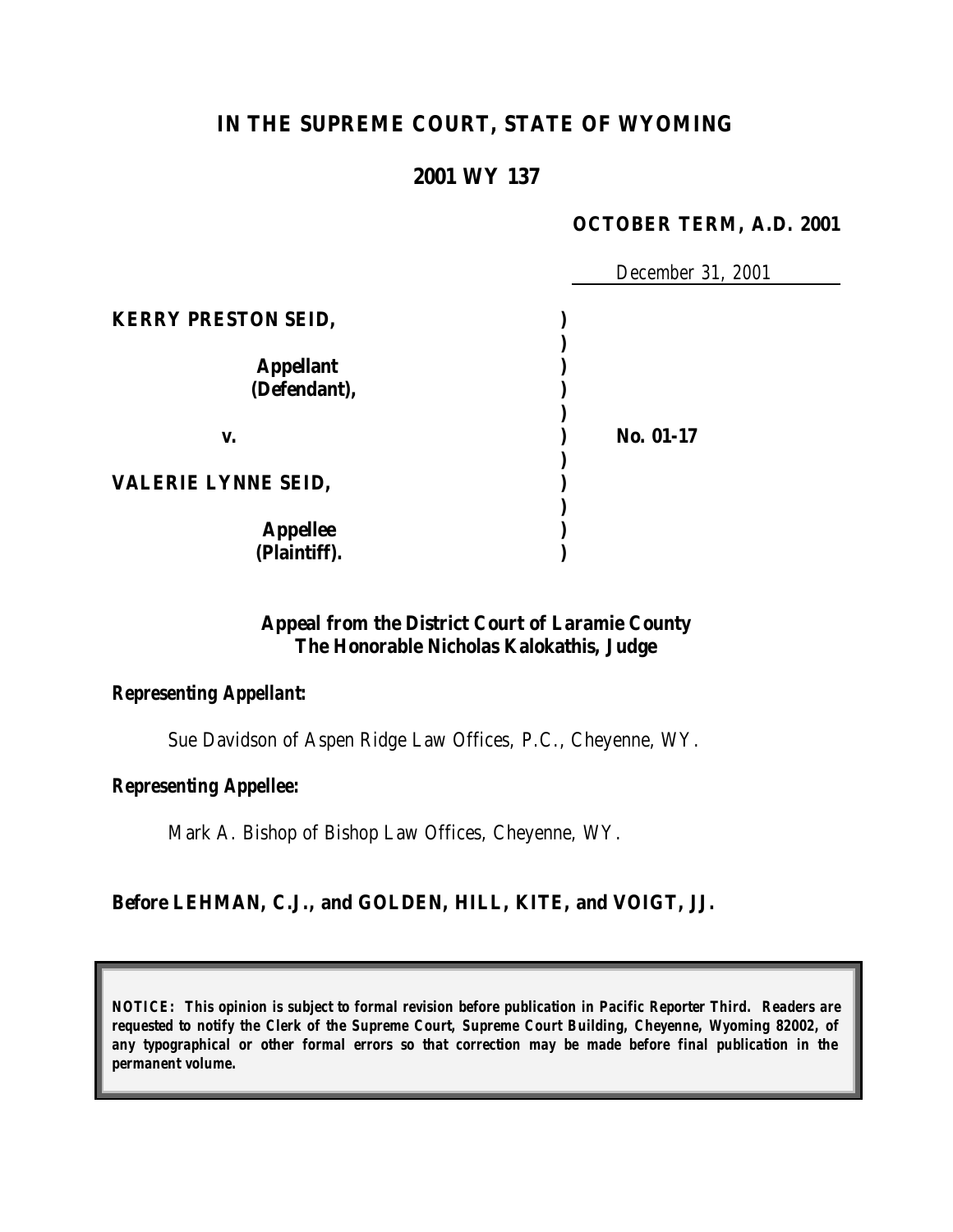#### **HILL, Justice.**

[¶1] Appellant, Kerry Preston Seid (hereafter Father), seeks review of an October 15, 1999 order of the district court, which held him to be in contempt of the district court's March 4, 1993 order establishing child custody in this divorce case. Father contends that a portion of the district court's judgment and order must be reversed and remanded to the district court for proceedings before another judge because of an alleged ex parte contact between Appellee's counsel and the district court. Appellee, Valerie Lynne Seid (nka Valerie Otto) (hereafter Mother), rejoins, asserting that the appeal should be dismissed because Father is in violation of several of the Wyoming Rules of Appellate Procedure, and that the ex parte contact, if any, did not result in a manifest injustice to Father. Mother also seeks the imposition of sanctions against Father under W.R.A.P. 1.03 and 10.05. We will affirm.

### **ISSUES**

[¶2] Father raises these issues:

I. Was there manifest injustice which resulted to Father as a result of Mother's attorney's ex parte communication to the trial court?

II. Did the trial judge engage in conduct which would create in reasonable minds a perception that the judge's ability to carry out judicial responsibilities with integrity, impartiality and competence is impaired?

Mother contends these are the appropriate issues:

I. Whether Appellant's appeal should be dismissed for failing to comply with the Wyoming Rules of Appellate Procedure.

II. Whether Appellant's appeal should be dismissed because a manifest injustice did not occur as a result of the alleged ex parte communication and Appellant was not substantially injured or prejudiced as a result of the communication.

III. Whether penalties should be assessed against Appellant's counsel in the form of attorney's fees and costs incurred in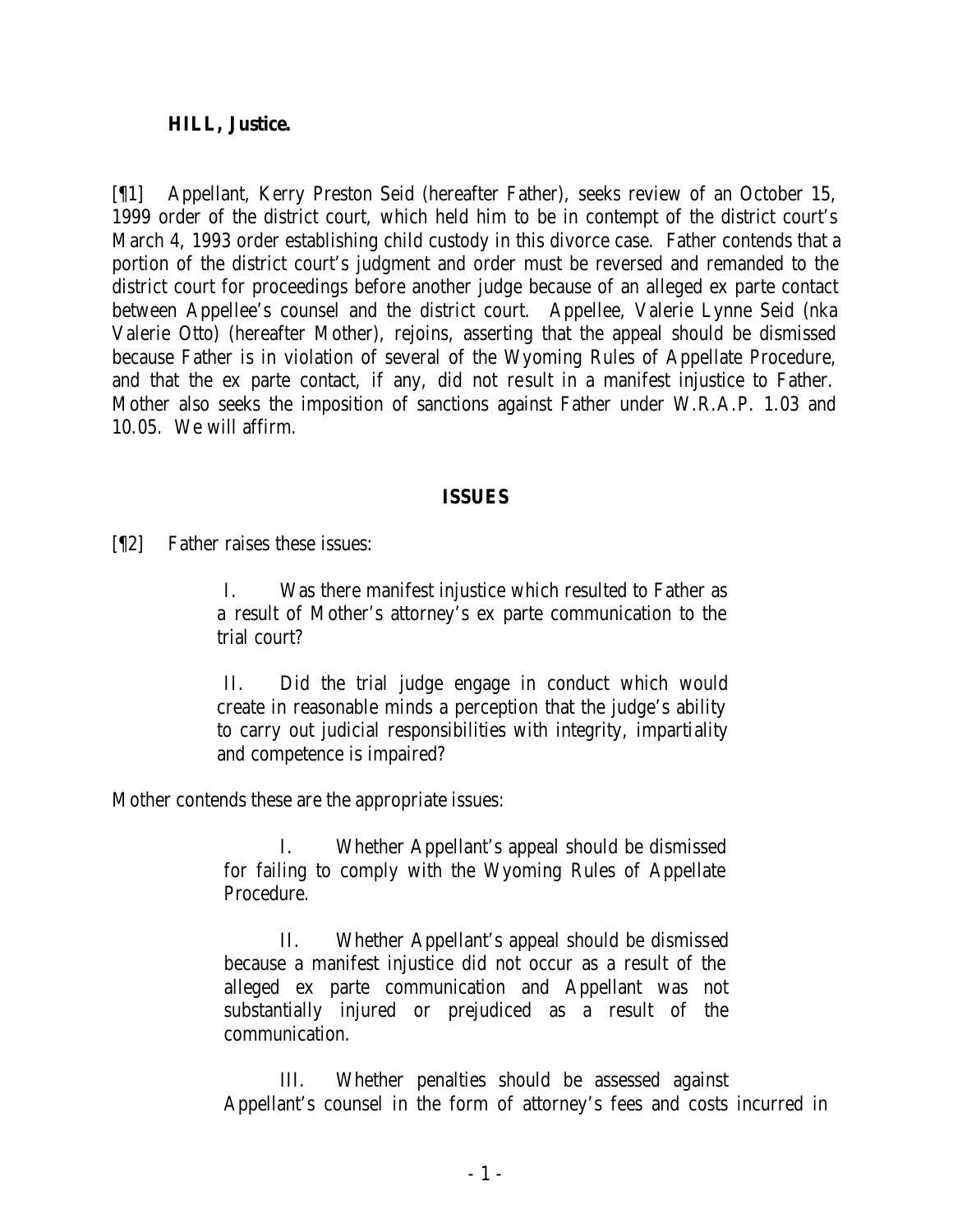connection with this appeal because Appellant failed to comply with the Wyoming Rules of Appellate Procedure.

IV. Whether penalties should be assessed against Appellant's counsel in the form of attorneys' fees and costs incurred in connection with this appeal because Appellant had no reasonable grounds for this appeal and therefore the appeal is frivolous.

## **FACTS**

[¶3] In a decree of divorce entered on March 4, 1993, the parties' marriage was dissolved, and Mother was awarded custody of their daughter, Aurora, as well as their son, Christopher. During the years 1993 through 1999, the parents made informal "modifications" to the custody and visitation arrangements established by the district court in 1993. Neither parent ever sought a formal modification of the custody and visitation arrangements, and neither parent ever found it necessary to invoke the aid of the district court in resolving their differences over custody or visitation. This was so even though Mother moved to Montana shortly after the divorce was final, and the parents eventually agreed that Christopher should be in the custody of Father, without need for intervention by the courts.

[¶4] On August 10, 1999, Father filed a petition to modify the custody and support provisions of the 1993 divorce decree. In that petition, Father alleged that there was an "emergency" which justified an immediate change in custody of Aurora from Mother to Father. The record does not reflect that there had been any animosity between the parents over custody or visitation, up to and including the time that the petition to modify was filed. On August 13, 1999, Father filed a motion to peremptorily disqualify District Judge Nicholas G. Kalokathis, who had presided over the original divorce proceedings. The record on appeal does not disclose exactly how that motion was resolved, though, of course, Judge Kalokathis did continue to preside over all proceedings in this case. On September 2, 1999, Mother filed a motion for order to show cause why Father should not be held in contempt of the district court. That motion was premised on the circumstance that, on August 9, 1999, Father had failed to abide by the custody provisions of the divorce decree by refusing to return 12-year-old<sup>1</sup> Aurora to the custody of Mother. On October 1, 1999, Father renewed his peremptory challenge to Judge Kalokathis and demanded that the matter be heard by a district judge and not the court commissioner. The court commissioner transferred all matters pending in this case back to the district court by order entered on October 12, 1999. On October 14, 1999, the district court entered an order

 <sup>1</sup> Aurora was born on August 27, 1986, and was just a few weeks shy of being 13 years old.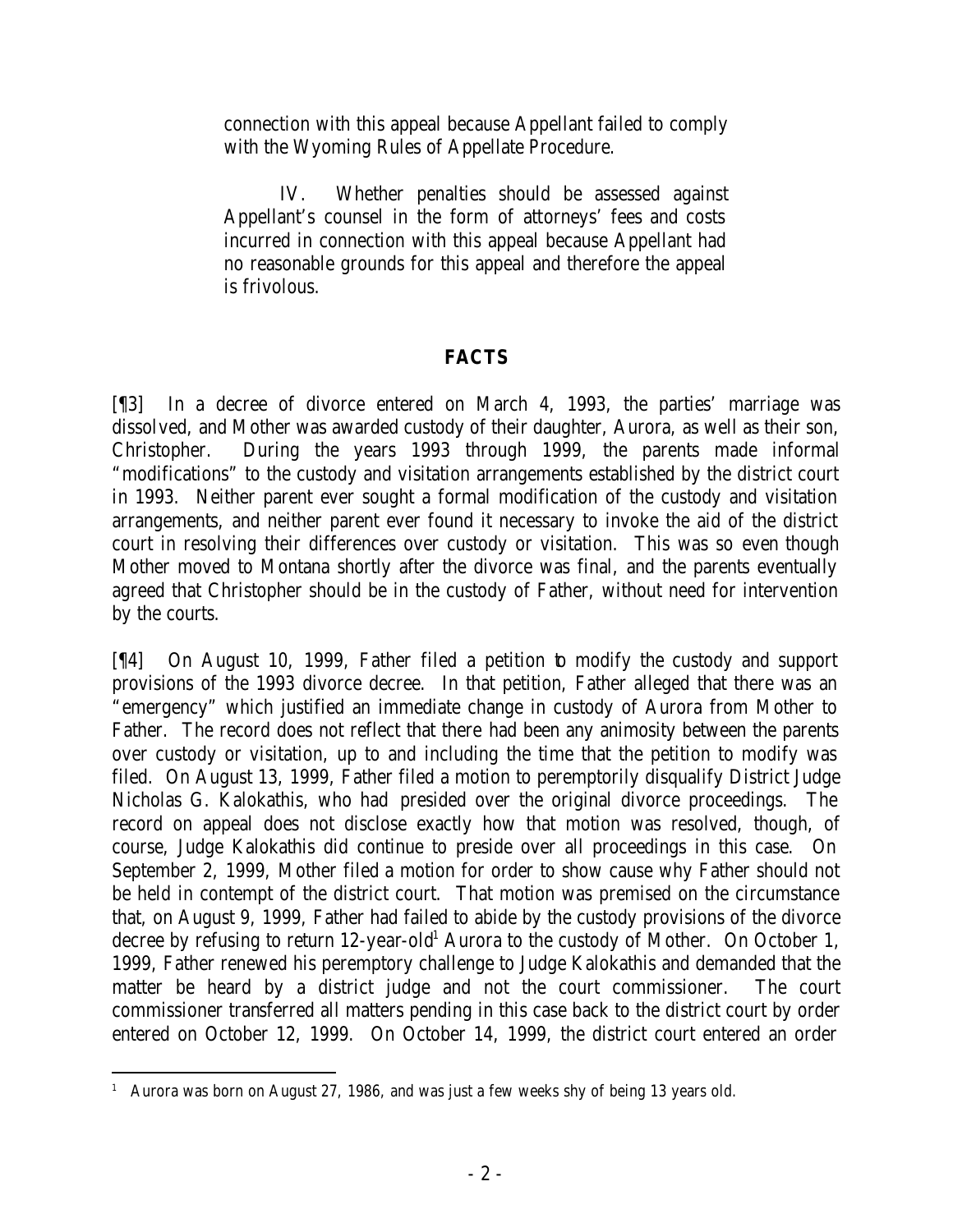appointing a guardian ad litem for Aurora and instructing that guardian to arrange for the services of a licensed psychologist for Aurora but not to allow continued counseling with a social worker named Jerry Penny.

[¶5] On October 15, 1999, the district court entered an order holding Father to be in contempt of court for "refusing to abide by the custody and visitation terms of the Decree of Divorce." As the apparent punishment for his contempt, judgment was entered against Father in the amount of \$2,500.00 (representing attorney's fees incurred by Mother). Although it is not clear from the order, the judgment appears to be in favor of Mother, rather than Mother's attorney. On its face, it appears that only Mother's attorney received a copy of that order. The final paragraph of the contempt order<sup>2</sup> follows:

> IT IS FURTHER ORDRED THAT Plaintiff [Mother] shall be entitled to the 1999 Thanksgiving and Christmas holiday visitation with both of the minor children and that Defendant [Father] shall further be entitled to all additional visitation for the non-custodial parent as set forth in the Standard Visitation Order attached hereto as Exhibit "A" and incorporated herein by this reference. Defendant shall be responsible for one hundred per cent (100%) of the transportation costs associated with Plaintiff's visitation until further order of the court.

[¶6] By agreement between Mother and Father, Father had actual custody of Christopher since 1997. Father had continued to reside in Cheyenne after the divorce. Shortly after the divorce, Mother had moved to Montana and married Bill Otto (Otto). In July of 1997, Christopher was "sent" to live with his Father by Mother because Christopher was unable to get along with Otto and because Otto had physically abused Christopher to the extent that he was bruised and bloodied. Neither Mother nor Father initiated proceedings to modify the district court's 1993 custody order at that time. In August of 1999, Aurora begged her Father not to send her back to Montana because she feared Otto.

[¶7] On October 20, 1999, Father filed an objection to the district court's October 15, 1999 contempt order based upon the fact that it was done on an ex parte basis, as well as without a proper hearing. In an October 25, 1999 order, the district court awarded temporary custody of Aurora to Father. That order also provided: "Sanctions have been imposed against Defendant and in favor of Defendant [*sic*] for Plaintiff's attorney fees and costs." Further developments helped to clarify what was, at this point, a procedurally muddled situation. The district court had only conducted an emergency hearing on the matter of the custody of Aurora and had not heard evidence with respect to the punishment for the contempt citation, permanent custody, visitation, or any of the other matters

 <sup>2</sup> The order was prepared by Mother's attorney.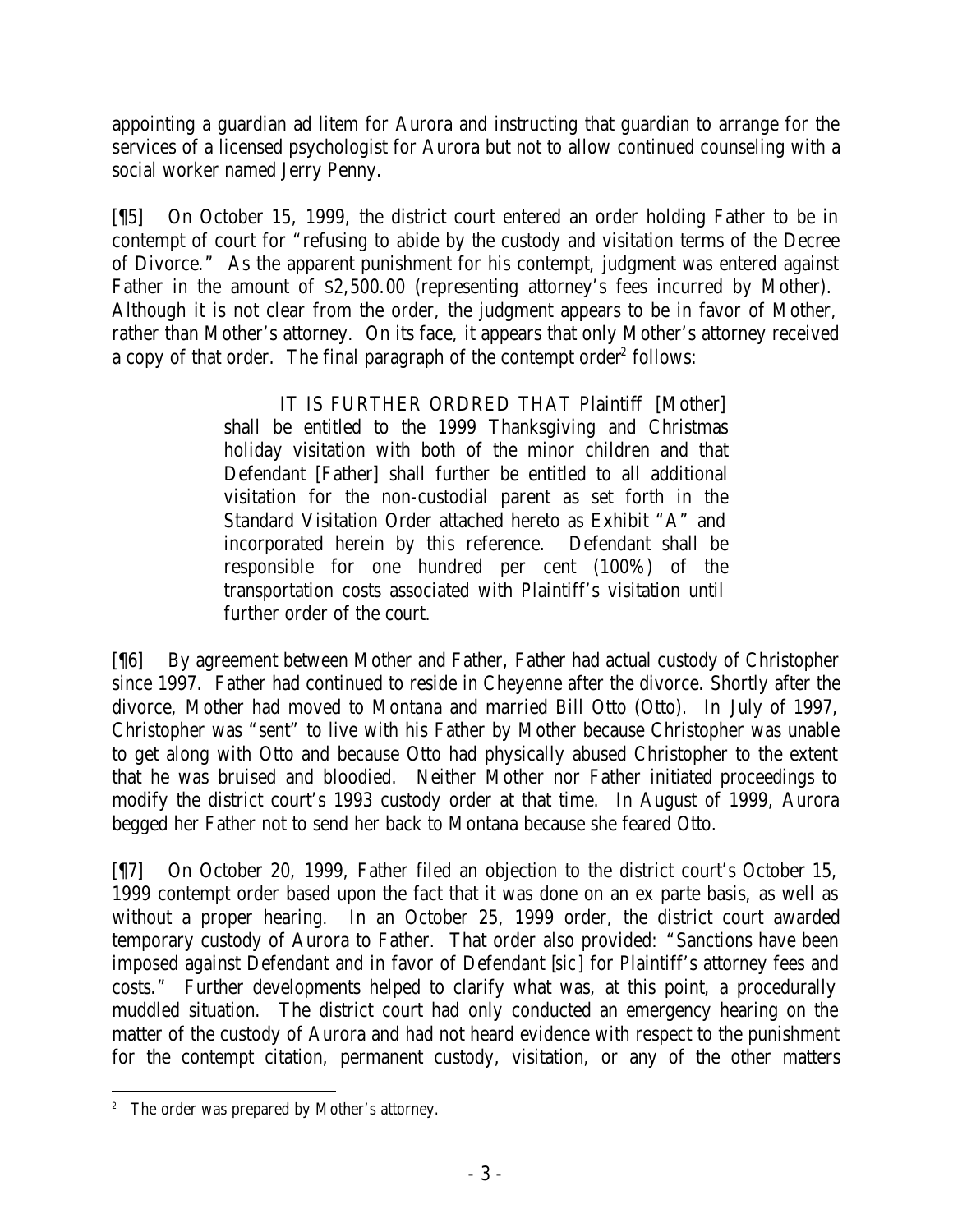purported to be resolved in the district court's October 15, 1999 order. Indeed, it is the manner in which that October 15, 1999 order came to be considered and signed by the district court that forms the centerpiece of the controversy which is brought before this Court. On December 16, 1999, Father filed an amended objection to the October 15, 1999 order, as well as a motion for sanctions against Mother's attorney because of an apparent ex parte communication between the district court and Mother's attorney. By order entered on April 14, 2000, the district court denied all of Father's pending motions. By order entered on October 6, 2000, both children were placed in the "primary residential custody" of Father, subject to Mother's right of visitation, and other issues, such as support and support arrearages, were resolved. Father's appeal was taken from that order, and the notice of appeal filed on November 6, 2000, recited all orders entered by the district court in the interim between August 10, 1999, and October 6, 2000.

[¶8] The record on appeal in this case also included two transcripts of hearings, and we will summarize the contents of those transcripts below. The first stage of the hearing in the district court was directed only to whether or not an emergency existed that justified an immediate change in custody of Aurora from Mother to Father. The record of that hearing indicates a tenor which may have made it difficult for evidence to be presented detailing the best interests of Aurora. For instance, when Father attempted to testify about the facts and circumstances that led him to keep his daughter in Cheyenne in early August of 1999, and then file a petition to modify custody, the district court sustained objections to "hearsay" when Father tried to tell the district court what Aurora and Christopher had conveyed to him. Eventually, the district court relented somewhat, thus allowing relevant and admissible evidence to be heard and recorded by the reporter, but with this comment:

> THE COURT: I'll let it in for the limited purpose of knowing, of establishing that this individual [Father] had knowledge that there were problems [relating to Aurora]. It really. [*sic*] Works against him. And, therefore, it destroys any concept of that of an emergency. Hell, he knew about this years ago. Excuse me, my expression. He knew about this years ago. Why didn't he do anything about it?

The first several dozen pages of the transcript suggest that before the hearing began, the district court may have made up its mind that Father was to be held in contempt of court, and the evidence was not going to make any difference with respect to that determination. Indeed, the district court seemed to indicate that it was not particularly interested in hearing evidence as to the best interests of Aurora, but only evidence that went to whether Father had willfully disobeyed the 1993 custody order. Once permitted to testify, Father stated that, during the summer of 1999, Aurora began expressing an especially strong desire that she not have to return to live with her Mother in Montana. However, Father initially did not view that as an "emergency" problem because Aurora had expressed such sentiments for as long as Mother had lived in Montana. During the summer of 1999, Father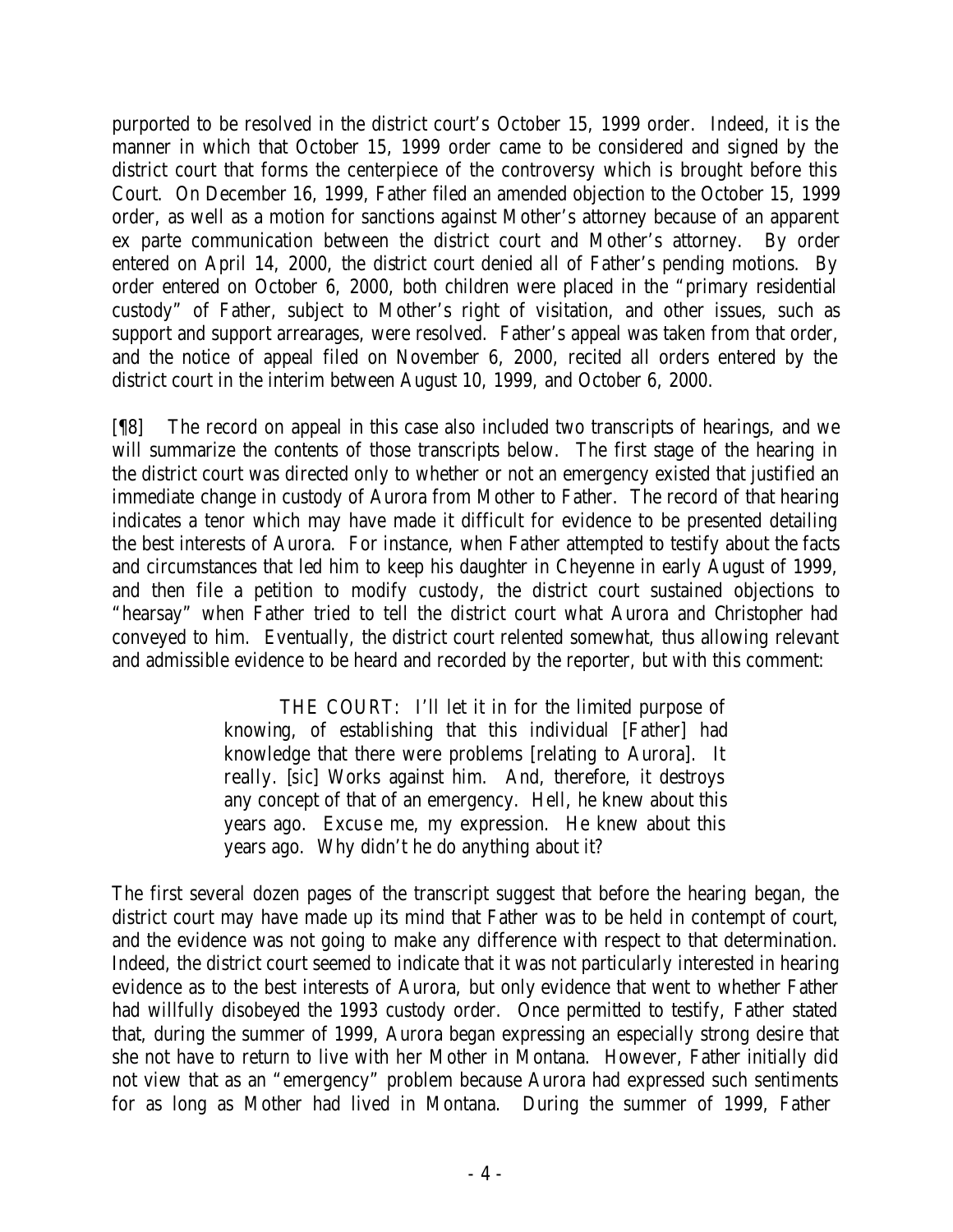contacted a lawyer and then sent Aurora to counseling because of the intensity of her desire not to return to Montana based upon her fear of Otto. It was only when Mother showed up unexpectedly to get Aurora in early August of 1999 that Father had to make a hasty decision to honor Aurora's fervent desire not to return to the angst of living with her Mother and Otto. The district court became impatient with the pace of the proceedings and decided to talk with Aurora in chambers. Aurora then related to the court how her fear of Otto had grown as she witnessed violent attacks by Otto on her brother Christopher, as well as on her Mother. Her fear escalated further when Otto began being abusive in his discipline of her. Although the district court tried to convince Aurora that she should return to Montana with her Mother and Otto, Aurora summarized her previous testimony with the sentence, "I don't want to live with them." During the summer of 1999, Father arranged for Aurora to see a counselor, and that individual, Jerry Penny, testified about his observations of Aurora. The district court conducted the direct examination of Penny. After a series of pointed questions and terse answers, it was evident to the district court that Aurora should not be required to return to Montana with Mother and Otto:

> THE COURT: Thank you, Mr. Penny. Step down. Let me tell you what I'm going to do at this point, counsel. I'm persuaded this young lady is miserable. And her degree of misery is so pronounced that I don't even think I need the expert to tell me that. But, you know, he reinforced my feeling after talking to this young lady. I think that the father in the case, the proponent, has made a prima facie showing. Therefore, I don't need to hear any more from his side.

> But I will give the mother a chanc e to rebut what I think is important in this case, and that is the well-being of this child. Unless you can convince me that this girl would be happy by being returned to Montana, that somehow it is counterproductive to keep her here, I am inclined to grant the petition.

[¶9] The district court then shifted the burden to Mother to dissuade the district court from its tentative decision. Mother did present her evidence, including testimony from Otto. Mother was permitted to testify narratively, without significant interruption from the district court or counsel. She attempted to paint a picture of a very happy family household in rural Montana that stood in stark contrast to the information related to the district court by the children. At that point, the district court assumed responsibility for the questioning of Mother and challenged her rosy view of Aurora's circumstances and opinion that Aurora's testimony was the result of duress from Father, Christopher, and Mr. Penny.

[¶10] At the conclusion of all testimony, the district court ruled that there was no emergency that justified the Father in violating the custody order, although the district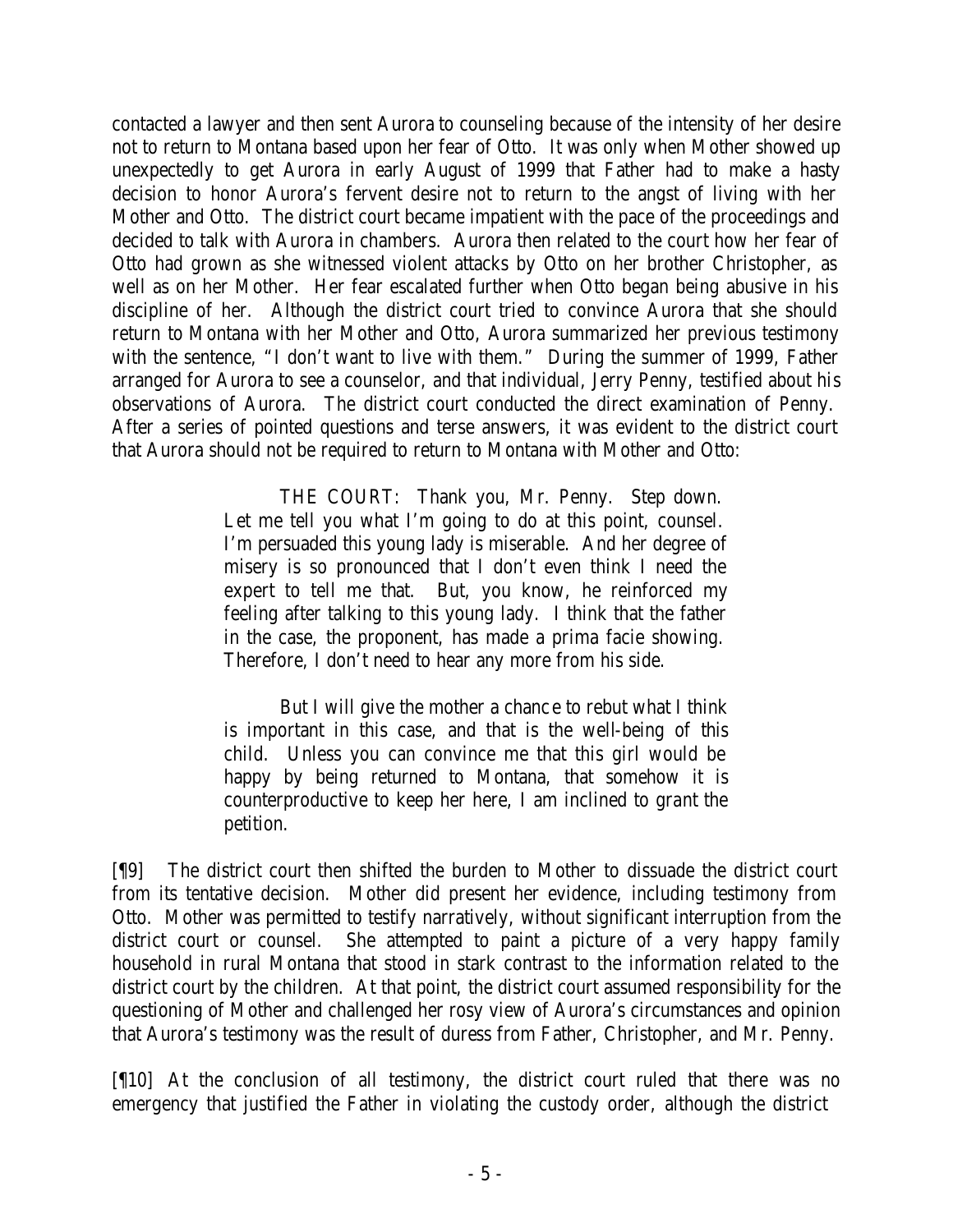court did opine that he did not think Father had done anything wrong. The district court also indicated that he would take up the matter of the contempt citation at another hearing, and that he wanted to concentrate on solving the custody issue as the hearing drew to a close. The district court took the matter under advisement. After a period of hours, he returned and rendered an interim decision:

> THE COURT: After careful consideration of the file in this case and all of the facts, what I did, I balanced three competing values. The first value is the public policy of sanctioning a father's conduct in withholding custody from the mother. And he could have come into Court and done this thing more orderly.

> The second value I put in the equation is the Mother's concern, as she expressed here today, that the relationship between the mother and daughter will be irretrievably damaged. And her allegation is that it has been damaged substantially by Mr. Penny's conduct in this case.

> The third component that I look at is the child. Of course, that component is paramount to the other two. The child is in school here. She's expressed some reservations about going back to Montana because of her relationship with her stepfather. Whether that's real, feigned, or unjustified, I don't know.

> The Mother's position is that she would like the child up in Montana now so that they could get to the bottom of this thing through counseling. And, of course, there is merit to that. However, I think that the interests of the child compel me to grant temporary custody to the father.

> At the same time, I'm going to appoint a guardian ad litem for this young girl, because I'm only granting temporary custody.

> The third component in order to vindicate the public policy consideration here that the Court shouldn't stand by idly without consequences for people who willfully violate their orders, I'm going to hold the father in contempt. And I'm going to impose sanctions in the form of requiring him to pay reasonable attorney fees and costs and expenses<sup>3</sup> for the two, for the stepfather and the mother, to come down and attend these hearings. The exact amount of those sanctions will be

<sup>&</sup>lt;sup>3</sup> At the close of the first part of the hearing, Mother's counsel indicated that Mother had spent "a thousand dollars getting this thing resolved."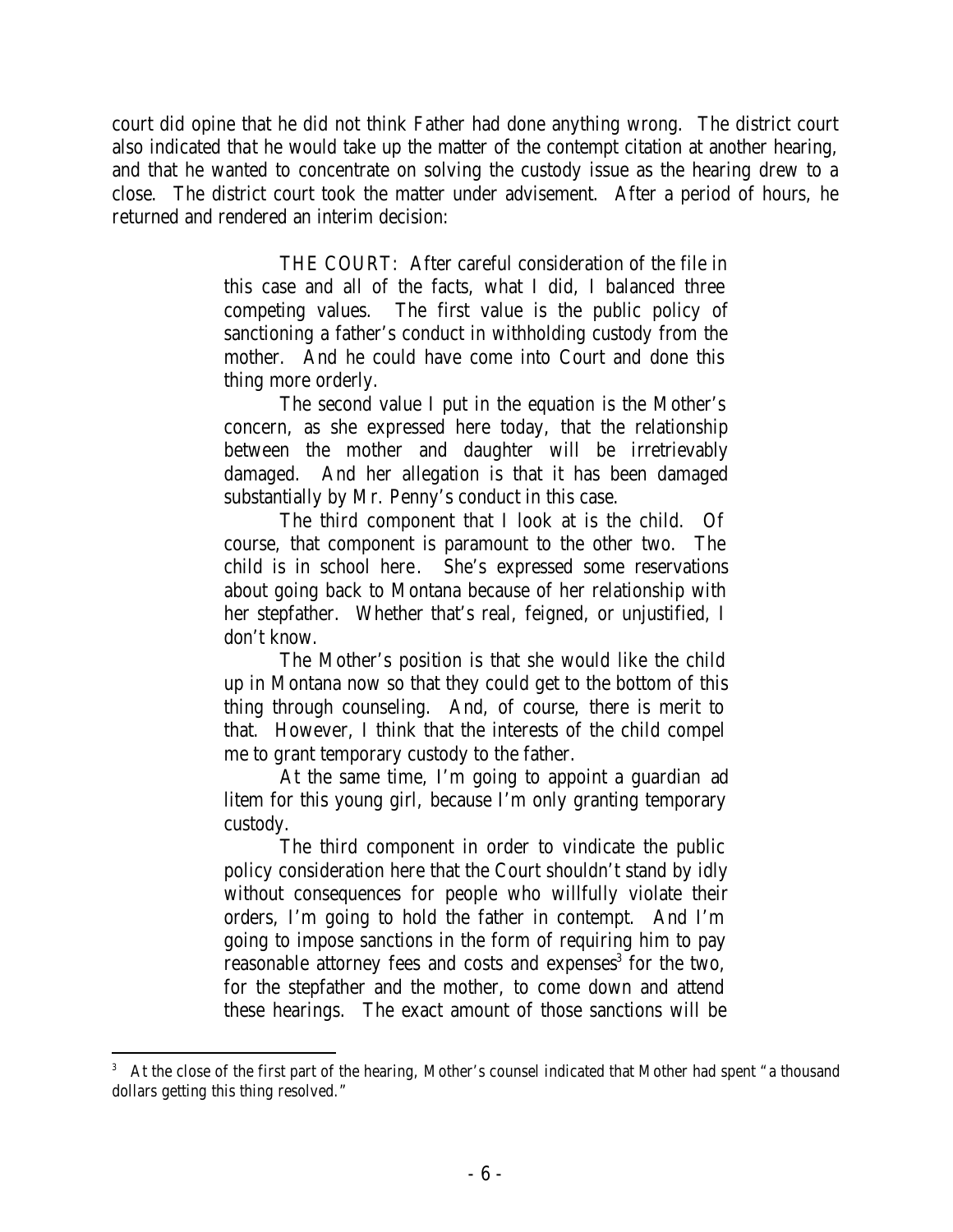determined by further court order after Mr. Bishop files a statement of costs.<sup>4</sup>

Ms. Davidson, you'll prepare the temporary order, an interim order. We'll set this matter down for further hearings, possibly at the close of the first semester here; and I can hear further evidence on this matter. The parties will give me a call tomorrow with their recommendations as to who the guardian ad litem should be, and we'll go from there. We'll stand adiourned.

MR BISHOP: Judge, who will pay for the guardian ad litem? Would it make sense - -

THE COURT: That would be a determination after you call me. Thank you.

[¶11] The central issue in this case arises because the district court not only entered the interim custody order in favor of Father, but also entered a second order (the October 15, 1999 order) -- the one proffered by Mother's attorney -- resolving the reasonableness of attorney's fees, as well as other matters, without further hearing or the presentation of evidence. The district court also entered an October 13, 1999 order banning Jerry Penny from being a counselor for Aurora. At the hearing held on February 3, 2000, Father's concern about the alleged ex parte communication was addressed. Father contended that the letter accompanying the October 15, 1999 order, as well as the order itself, amounted to an ex parte communication between the district court and Mother's counsel. The letter in question contained this information:

> I have enclosed a summary of attorney fees and expenses incurred by Valerie Otto in connection with the Contempt Motion filed against Mr. Seid for violating the current custody order. I have also enclosed a proposed order holding Mr. Seid in contempt of Court. I have left the dollar amount blank as to the amount of fees and costs to be awarded.

> You asked counsel for input as to who you should appoint as Guardian ad Litem. I feel that Mary Parsons would be a good choice for Guardian ad Litem.

> I feel quite strongly that your order appointing the Guardian ad Litem should provide that Mr. Seid should be responsible for 100% of the Guardian ad Litem fees plus all counseling fees which may be incurred for Aurora while this matter is pending. Mr. Seid has created the current situation

<sup>4</sup> That statement of attorney's fees and costs was in the amount of \$4,500.00.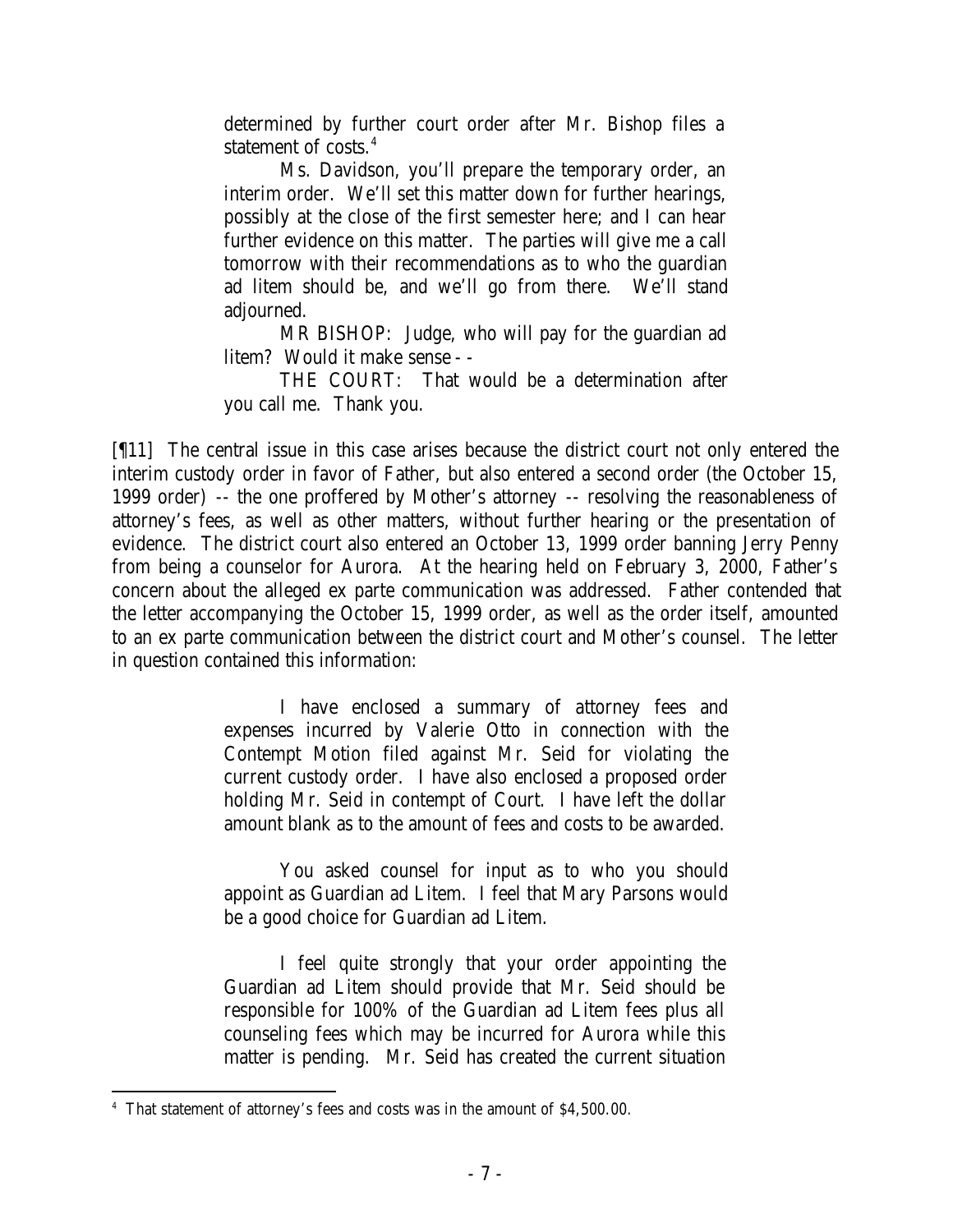by failing to abide by the court's custody order. If he would have handled this matter differently most of these additional expenses would not have been necessary.

I have been informed that Mr. Jerry Penny is not licensed with the State of Wyoming and I feel that your order should prohibit Mr. Seid from taking Aurora to Mr. Penny. The Guardian ad Litem will be responsible for making sure that Aurora sees a competent and qualified psychologist to address the issues raised during the Contempt hearing.

You mentioned at the conclusion of the hearing that Mrs. Otto should have the Thanksgiving and Christmas vacations in light of Mr. Seid's actions in depriving Mom her time with the children. Mr. Seid has consistently ignored his obligations regarding visitation and he has insisted that Valerie Otto bear 100% of the transportation cost associated with transporting the children between Wyoming and Montana. I have included a paragraph in my proposed order establishing visitation while this matter is pending.

[¶12] At the February 3, 2000 hearing, the district court stated that it had not seen the offending letter, that it had been detached from the proposed order by his secretary, and that he had no idea what the content of the letter was. Of course, the transcript of the previous hearing bears out that the district court solicited telephonic suggestions as to the name of a guardian ad litem. However, the February 3, 2000 transcript establishes that neither attorney was able to complete telephonic communication with the district court. After several minutes of discussion between Father's attorney and the district court, the district court relented and admitted it had erred in entering the contempt order against Father, without Father having an opportunity to be heard on the reasonableness of the attorney's fees and costs.<sup>5</sup> However, the district court then appears to have decided that no hearing was necessary and that it intended what it had ordered because it did not want the attorneys to "mess around and change what I've done" under the guise of W.R.C.P.  $58.^6$ 

RULE 58. ENTRY OF JUDGMENT OR ORDER

(a) Presentation. Subject to the provisions of Rule 55(b) and unless otherwise ordered by the court, written judgments or orders shall be presented to the court within 20 days after its decision is made known. Before submitting the judgment or order, the party drafting it shall seek to secure the written approval as to form of the other parties. If, within 10

<sup>5</sup> Of course, the initial burden is for Mother to have shown the reasonableness of her attorney's fees and costs and only then for the burden of persuasion to shift to Father to present evidence to the contrary.

<sup>6</sup>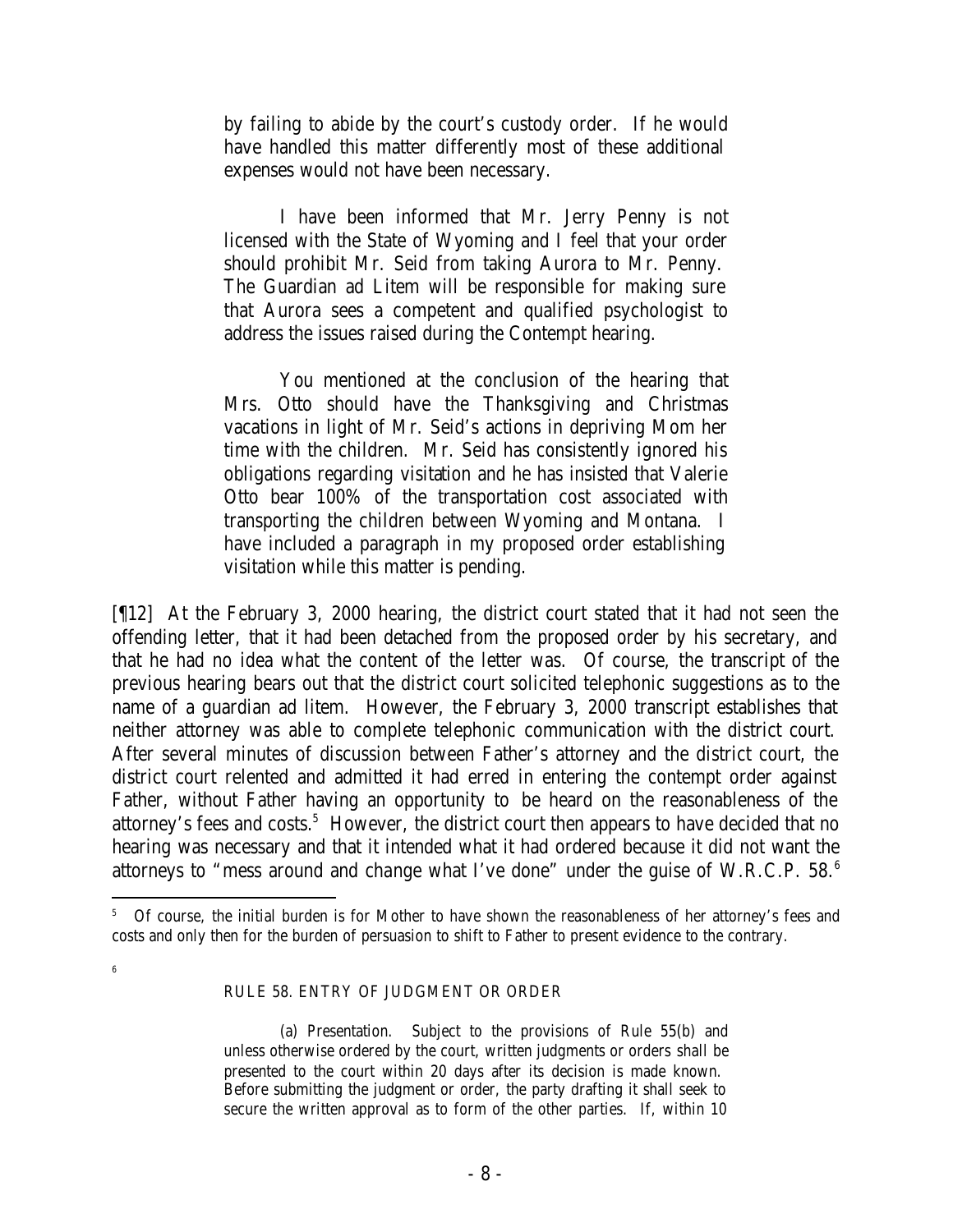Father also challenged the order appointing the guardian ad litem, and the district court agreed to reconsider that order. At this point in these proceedings, Mother's counsel announced that Mother was "throwing in the towel," and that she did not want to further contest Father's custody of Aurora. At the close of these proceedings, the district court stated that it would hold an additional hearing to decide the reasonableness of attorney's fees, costs, and child support. The record on appeal does not reflect that such a hearing was conducted.

#### **STANDARD OF REVIEW**

 $[13]$  The only issue presented for our review is whether the alleged ex parte<sup>7</sup> contact between Mother's attorney and the district court so tainted the proceedings below that reversal of the district court's various orders is required.

days, approval as to form is not obtained, the party drafting the form of judgment or order may forward the original to the court and serve a copy on the other parties with a notice advising objections must be made within 10 days. If no written objection is timely filed, the court may sign the judgment or order. If objection is filed, the court will resolve the matter with or without a hearing. A party objecting shall submit an alternative form of judgment or order with the objection.

(b) Form of Entry. Subject to the provisions of Rule 54(b), in all cases, the judge shall promptly settle or approve the form of the judgment or order and direct that it be entered by the clerk. Every judgment shall be set forth on a separate document, shall be identified as such, and may include findings of fact and conclusions of law. The names of all parties shall be set out in the caption of all final orders, judgments and decrees. All judgments and orders must be entered on the journal of the court and specify clearly the relief granted or order made in the action.

(c) Time of Entry. A judgment or final order shall be deemed to be entered whenever a form of such judgment or final order, signed by the trial judge, is filed in the office of the clerk of the court in which the case is pending. Entry of the judgment shall not be delayed, nor the time for appeal extended, in order to tax costs or award fees, except that, when a timely motion for attorney's fees is made under Rule 54(d)(2), the court, before the appellate court acquires jurisdiction, may order that the motion have the same effect on the time for appeal for all parties as a timely motion under Rule 59.

7 The argument propounded by Father focuses on Canon 3 of the Code of Judicial Conduct, which we include here for its instructive value.

#### **Canon 3. A Judge Shall Perform the Duties of Judicial Office Impartially and Diligently.**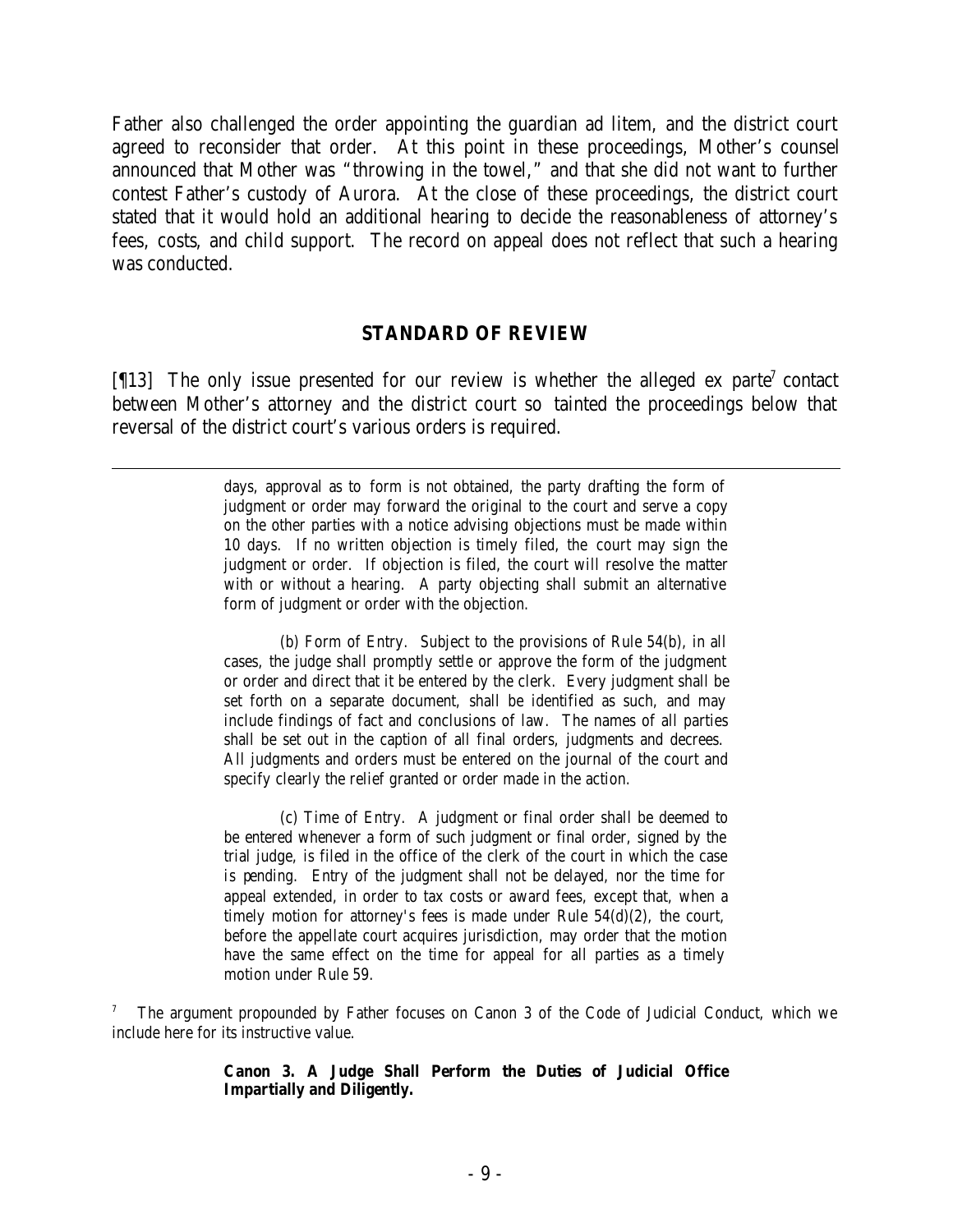A*. Judicial Duties in General.* -- The judicial duties of a judge take precedence over all the judge's other activities. The judge's judicial duties include all the duties of the judge's office prescribed by law. In the performance of these duties, the following standards apply.

#### B. *Adjudicative Responsibilities.*

(1) A judge shall hear and decide matters assigned to the judge except those in which disqualification is required.

(2) A judge should be faithful to the law and maintain professional competence in it. A judge shall not be swayed by partisan interests, public clamor or fear of criticism.

(3) A judge shall require order and decorum in proceedings before the judge.

(4) A judge shall be patient, dignified and courteous to litigants, jurors, witnesses, lawyers and others with whom the judge deals in an official capacity, and shall require similar conduct of lawyers, and of staff, court officials and others subject to the judge's direction and control.

> **Commentary.** -- *The duty to hear all proceedings fairly and with patience is not inconsistent with the duty to dispose promptly of the business of the court. Judges can be efficient and businesslike while being patient and deliberate.*

(5) A judge shall perform judicial duties without bias or prejudice. A judge shall not, in the performance of judicial duties, by words or conduct manifest bias or prejudice, including but not limited to bias or prejudice based upon race, sex, religion, national origin, disability, age, sexual orientation or socioeconomic status, and shall not permit staff, court officials and others subject to the judge's direction and control to do so.

> **Commentary.** -- *A judge must refrain from speech, gestures or other conduct that could reasonably be perceived as sexual harassment and must require the same standard of conduct of others subject to the judge's direction and control.*

> *A judge must perform judicial duties impartially and fairly. A judge who manifests bias on any basis in a proceeding impairs the fairness of the proceeding and brings the judiciary into disrepute. Facial expression and body language, in addition to oral communication, can give to parties or lawyers in the proceeding, jurors, the media and others an appearance of judicial bias. A judge must be alert to avoid behavior that may be perceived as prejudicial.*

(6) A judge shall require lawyers in proceedings before the judge to refrain from manifesting, by words or conduct, bias or prejudice based upon race, sex, religion, national origin, disability, age, sexual orientation or socioeconomic status, against parties, witnesses, counsel or others. This Section 3B(6) does not preclude legitimate advocacy when race, sex, religion, national origin, disability, age, sexual orientation or socioeconomic status, or other similar factors, are issues in the proceeding.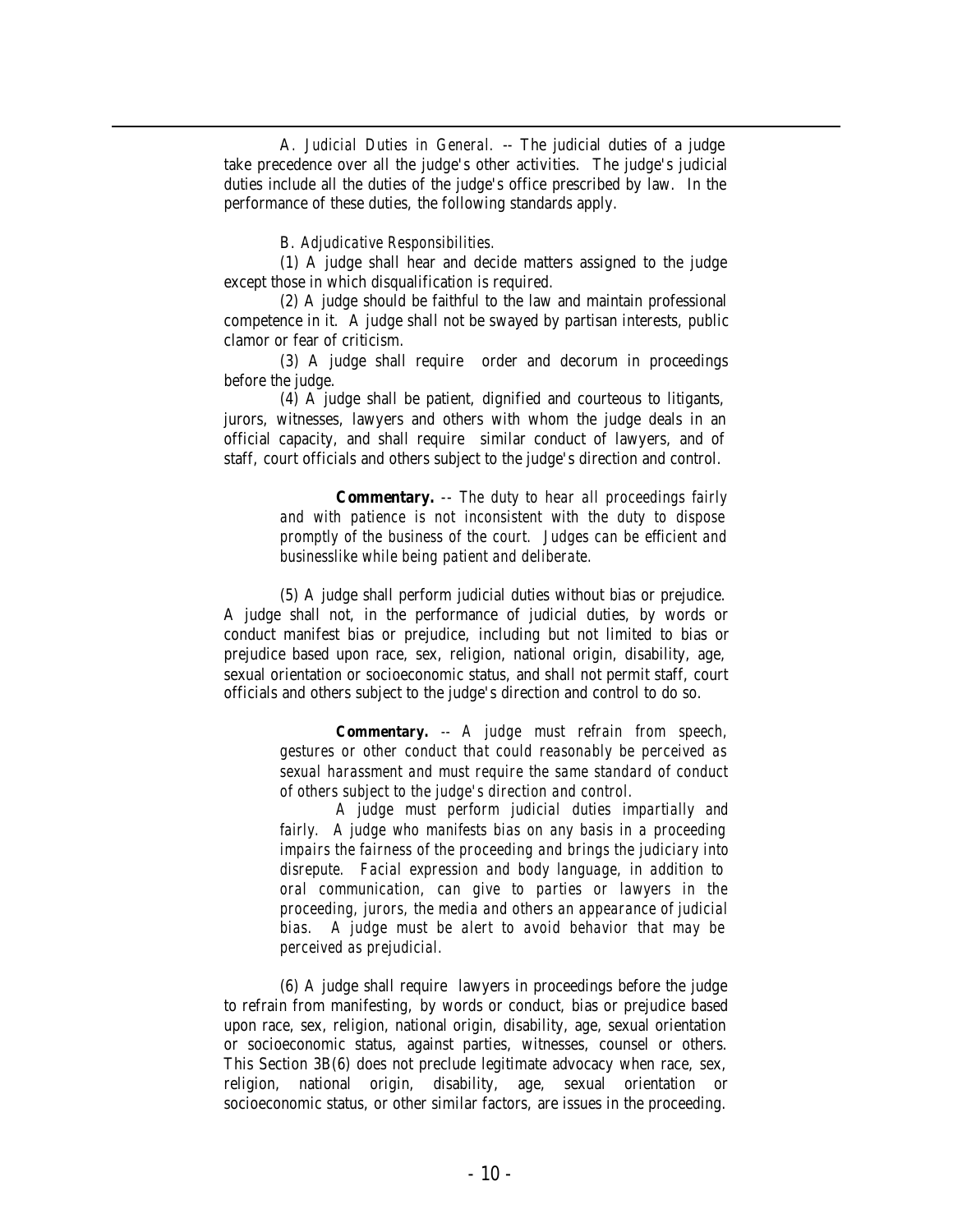*(7) A judge shall accord to every person who has a legal interest in a proceeding, or that person's lawyer, the right to be heard according to law. A judge shall not initiate, permit, or consider ex parte communications, or consider other communications made to the judge outside the presence of the parties concerning a pending or impending proceeding except that:*

*(a) Where circumstances require, ex parte communications for scheduling, administrative purposes or emergencies that do not deal with substantive matters or issues on the merits are authorized; provided:*

> *(i) the judge reasonably believes that no party will gain a procedural or tactical advantage as a result of the ex parte communication, and*

> *(ii) the judge makes provision promptly to notify all other parties of the substance of the ex parte communication and allows an opportunity to respond.*

*(b) A judge may obtain the advice of a disinterested expert on the law applicable to a proceeding before the judge if the judge gives notice to the parties of the person consulted and the substance of the advice, and affords the parties reasonable opportunity to respond.*

*(c) A judge may consult with court personnel whose function is to aid the judge in carrying out the judge's adjudicative responsibilities or with other judges.*

*(d) A judge may, with the consent of the parties, confer separately with the parties and their lawyers in an effort to mediate or settle matters pending before the judge.*

*(e) A judge may initiate or consider any ex parte communications when expressly authorized by law to do so.*

**Commentary. --** *The proscription against communications concerning a proceeding includes communications from lawyers, law teachers, and other persons who are not participants in the proceeding, except to the limited extent permitted.*

*To the extent reasonably possible, all parties or their lawyers shall be included in communications with a judge.*

*Whenever presence of a party or notice to a party is required by Section 3B(7), it is the party's lawyer or, if the party is unrepresented, the party who is to be present or to whom notice is to be given.*

*An appropriate and often desirable procedure for a court to obtain the advice of a disinterested expert on legal issues is to invite the expert to file a brief amicus curiae.*

*Certain ex parte communication is approved by Section 3B(7) to facilitate scheduling and other administrative purposes and to accommodate emergencies. In general, however, a judge must discourage ex parte communication and allow it only if all the criteria stated in Section 3B(7) are clearly met. A judge must disclose to all parties all ex parte communications described in Sections 3B(7)(a) and 3B(7)(b) regarding a proceeding pending or impending before the judge.*

*A judge must not independently investigate facts in a case and must consider only the evidence presented.*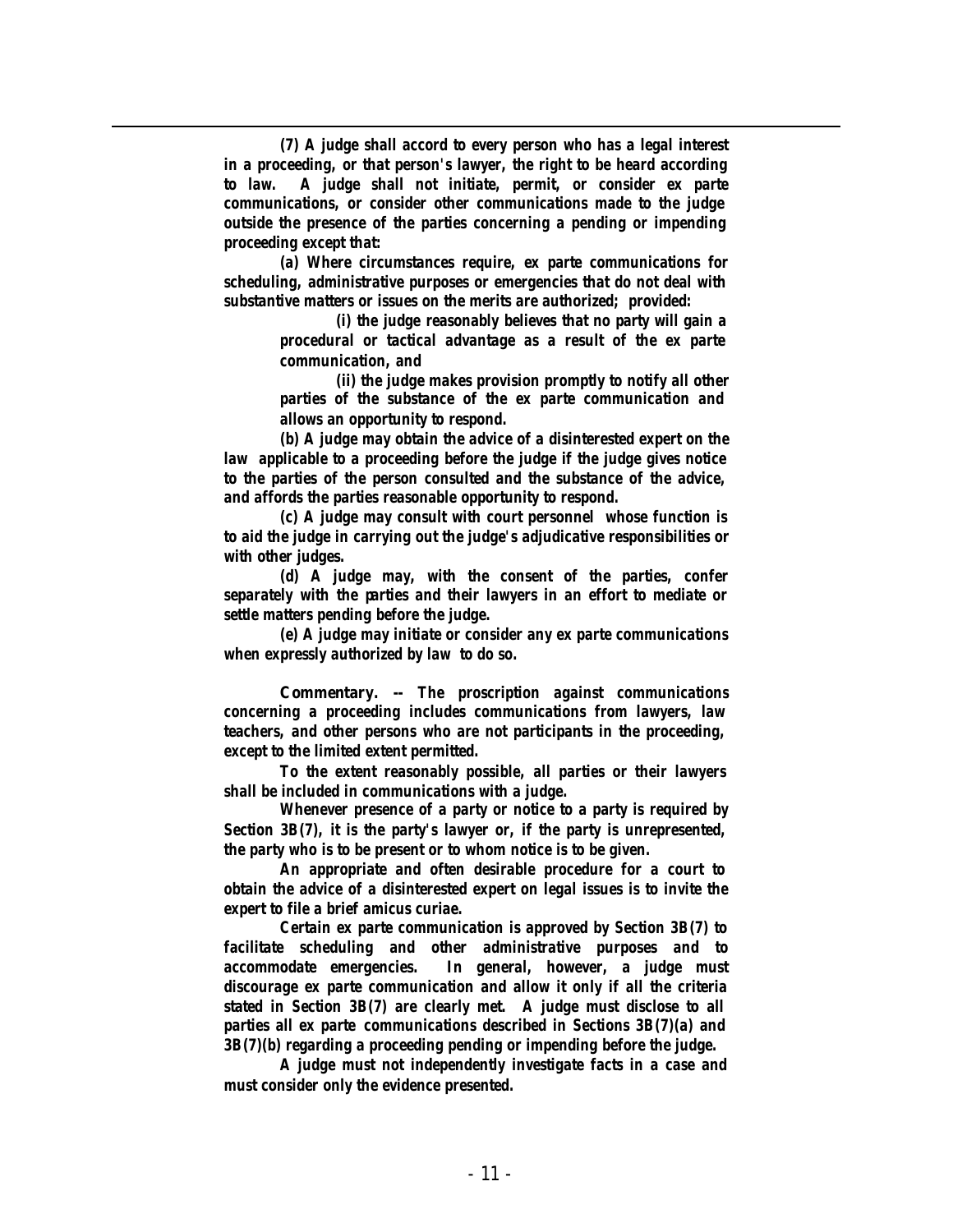*A judge may request a party to submit proposed findings of fact and conclusions of law, so long as the other parties are apprised of the request and are given an opportunity to respond to the proposed findings and conclusions.*

*A judge must make reasonable efforts, including the provision of appropriate supervision, to ensure that Section 3B(7) is not violated through law clerks or other personnel on the judge's staff.*

*If communication between the trial judge and the appellate court with respect to a proceeding is permitted, a copy of any written communication or the substance of any oral communication should be provided to all parties.*

(8) A judge shall dispose of all judicial matters promptly, efficiently and fairly.

> **Commentary.** -- *In disposing of matters promptly, efficiently and fairly, a judge must demonstrate due regard for the rights of the parties to be heard and to have issues resolved without unnecessary cost or delay. Containing costs while preserving fundamental rights of parties also protects the interests of witnesses and the general public. A judge should monitor and supervise cases so as to reduce or eliminate dilatory practices, avoidable delays and unnecessary costs. A judge should encourage and seek to facilitate settlement, but parties should not feel coerced into surrendering the right to have their controversy resolved by the courts.*

> *Prompt disposition of the court's business requires a judge to devote adequate time to judicial duties, to be punctual in attending court and expeditious in determining matters under submission, and to insist that court officials, litigants and their lawyers cooperate with the judge to that end.*

(9) A judge shall not, while a proceeding is pending or impending in any court, make any public comment that might reasonably be expected to affect its outcome or impair its fairness or make any nonpublic comment that might substantially interfere with a fair trial or hearing. The judge shall require similar abstention on the part of court personnel subject to the judge's direction and control. This Section does not prohibit judges from making public statements in the course of their official duties or from explaining for public information the procedures of the court. This Section does not apply to proceedings in which the judge is a litigant in a personal capacity.

> **Commentary.** -- *The requirement that judges abstain from public comment regarding a pending or impending proceeding continues during any appellate process and until final disposition. This Section does not prohibit a judge from commenting on proceedings in which the judge is a litigant in a personal capacity, but in cases such as a writ of mandamus where the judge is a litigant in an official capacity, the judge must not*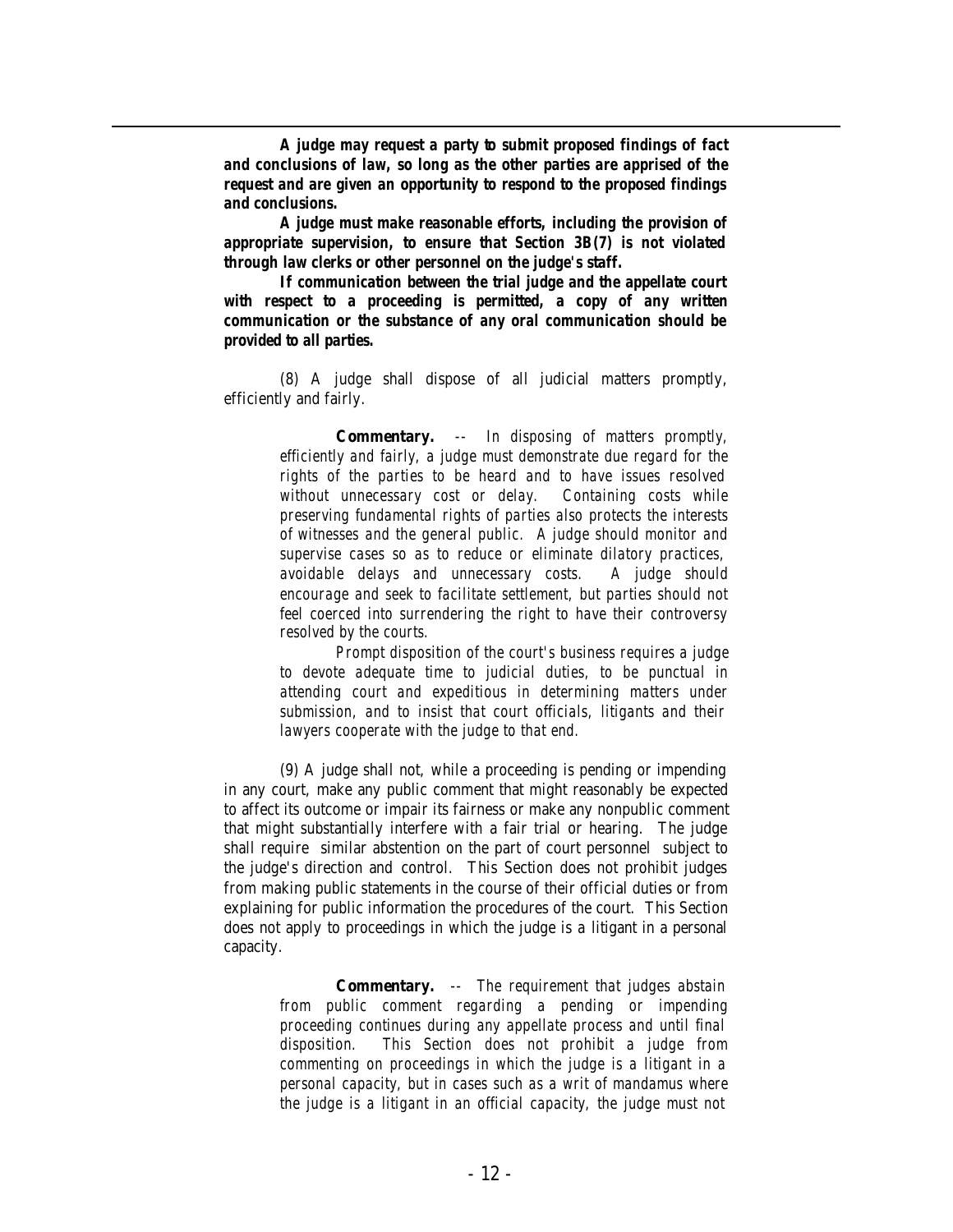*comment publicly. The conduct of lawyers relating to trial publicity is governed by Rule 3.6 of the Wyoming Rules of Professional Conduct.*

(10) A judge shall not commend or criticize jurors for their verdict other than in a court order or opinion in a proceeding, but may express appreciation to jurors for their service to the judicial system and the community.

> **Commentary**. -- *Commending or criticizing jurors for their verdict may imply a judicial expectation in future cases and may impair a juror's ability to be fair and impartial in a subsequent case.*

(11) A judge shall not disclose or use, for any purpose unrelated to judicial duties, nonpublic information acquired in a judicial capacity.

#### C. *Administrative Responsibilities --.*

(1) A judge shall diligently discharge the judge's administrative responsibilities without bias or prejudice and maintain professional competence in judicial administration, and should cooperate with other judges and court officials in the administration of court business.

(2) A judge shall require staff, court officials and others subject to the judge's direction and control to observe the standards of fidelity and diligence that apply to the judge and to refrain from manifesting bias or prejudice in the performance of their official duties.

(3) A judge with supervisory authority for the judicial performance of other judges shall take reasonable measures to assure the prompt disposition of matters before them and the proper performance of their other judicial responsibilities.

(4) A judge shall not make unnecessary appointments. A judge shall exercise the power of appointment impartially and on the basis of merit. A judge shall avoid nepotism and favoritism. A judge shall not approve compensation of appointees beyond the fair value of services rendered.

> **Commentary.** -- *Appointees of a judge include assigned counsel, officials such as referees, commissioners, special masters, receivers and guardians and personnel such as clerks, secretaries and bailiffs. Consent by the parties to an appointment or an award of compensation does not relieve the judge of the obligation prescribed by Section 3C(4).*

D. *Disciplinary Responsibilities. --*

(1) A judge who receives information indicating a substantial likelihood that another judge has committed a violation of this Code should take appropriate action. A judge having knowledge that another judge has committed a violation of this Code that raises a substantial question as to the other judge's fitness for office shall inform the appropriate authority.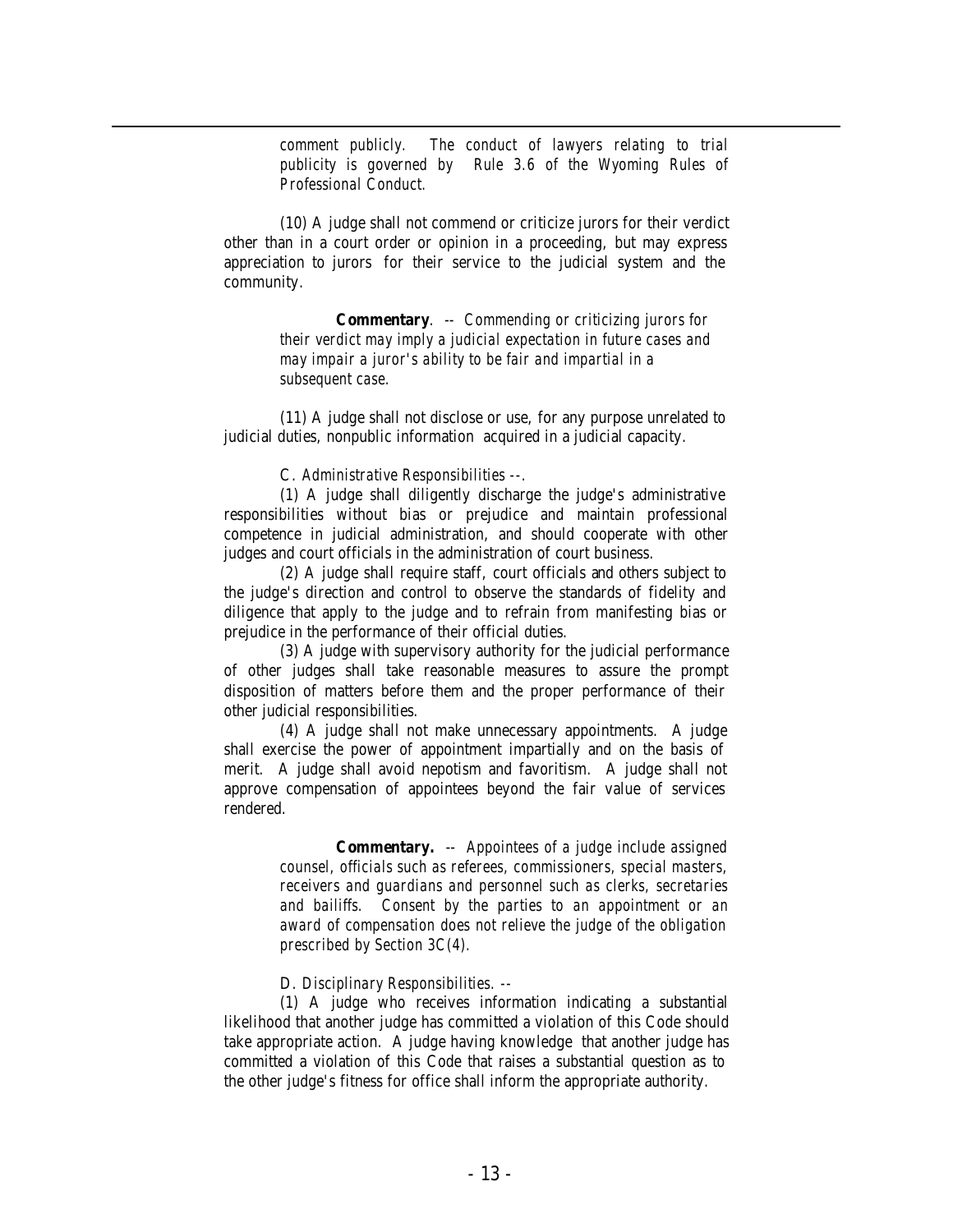(2) A judge who receives information indicating a substantial likelihood that a lawyer has committed a violation of the Rules of Professional Conduct should take appropriate action. A judge having knowledge that a lawyer has committed a violation of the Rules of Professional Conduct that raises a substantial question as to the lawyer's honesty, trustworthiness or fitness as a lawyer in other respects shall inform the appropriate authority.

(3) Acts of a judge, in the discharge of disciplinary responsibilities, required or permitted by Sections 3D(1) and 3D(2) are part of a judge's judicial duties and shall be absolutely privileged, and no civil action predicated thereon may be instituted against the judge.

> **Commentary.** -- *Appropriate action may include direct communication with the judge or lawyer who has committed the violation, other than direct action if available, and reporting the violation to the appropriate authority or other agency or body.*

E. *Disqualification. --*

(1) A judge shall disqualify himself or herself in a proceeding in which the judge's impartiality might reasonably be questioned, including but not limited to instances where:

> **Commentary.** -- *Under this rule, a judge is disqualified whenever the judge's impartiality might reasonably be questioned, regardless whether any of the specific rules in Section 3E(1) apply. For example, if a judge were in the process of negotiating for employment with a law firm, the judge would be disqualified from any matters in which that law firm appeared, unless the disqualification was waived by the parties after disclosure by the judge.*

> *A judge should disclose on the record information that the judge believes the parties or their lawyers might consider relevant to the question of disqualification, even if the judge believes there is no real basis for disqualification.*

> *By decisional law, the rule of necessity may override the rule of disqualification. For example, a judge might be required to participate in judicial review of a judicial salary statute, or might be the only judge available in a matter requiring immediate judicial action, such as a hearing on probable cause or a temporary restraining order. In the latter case, the judge must disclose on the record the basis for possible disqualification and use reasonable efforts to transfer the matter to another judge as soon as practicable.*

(a) the judge has a personal bias or prejudice concerning a party or a party's lawyer, or personal knowledge of disputed evidentiary facts concerning the proceeding;

(b) the judge served as a lawyer in the matter in controversy, or a lawyer with whom the judge previously practiced law served during such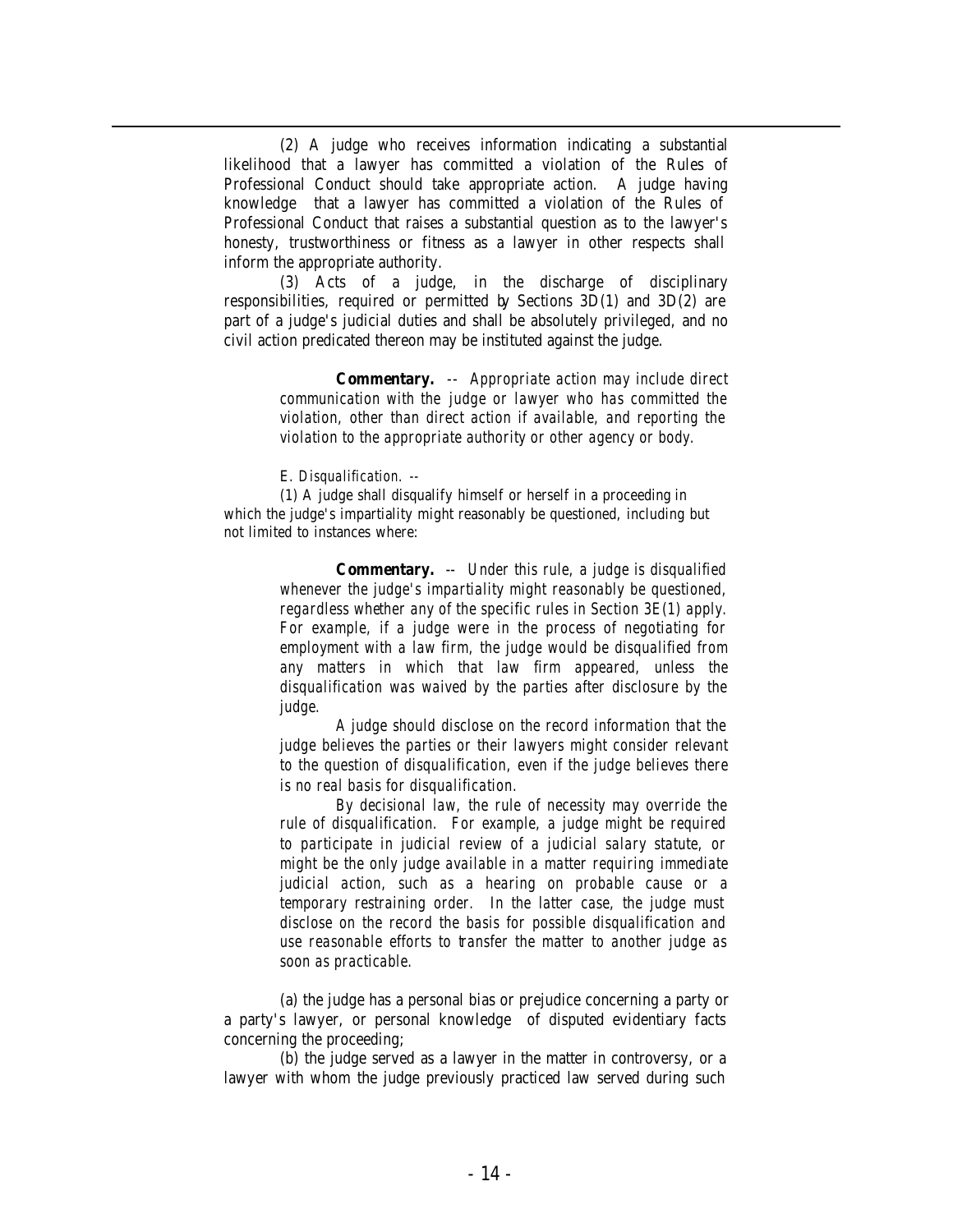association as a lawyer concerning the matter, or the judge had been a material witness concerning it;

**Commentary.** -- *A lawyer in a government agency does not ordinarily have an association with other lawyers employed by that agency within the meaning of Section 3E(1)(b); a judge formerly employed by a government agency, however, should disqualify himself or herself in a proceeding if the judge's impartiality might reasonably be questioned because of such association.*

(c) the judge knows that he or she, individually or as a fiduciary, or the judge's spouse, parent or child wherever residing, or any other member of the judge's family residing in the judge's household, has an economic interest in the subject matter in controversy or in a party to the proceeding or has any other more than de minimis interest that could be substantially affected by the proceeding;

(d) the judge or the judge's spouse, or a person within the third degree of relationship to either of them, or the spouse of such a person:

(i) is a party to the proceeding, or an officer, director or trustee of a party;

(ii) is acting as a lawyer in the proceeding;

(iii) is known by the judge to have a more than de minimis interest that could be substantially affected by the proceeding;

(iv) is to the judge's knowledge likely to be a material witness in the proceeding.

**Commentary.** -- *The fact that a lawyer in a proceeding is affiliated with a law firm with which a relative of the judge is affiliated does not of itself disqualify the judge. Under appropriate circumstances, the fact that "the judge's impartiality might reasonably be questioned" under Section 3E(1), or that the relative is known by the judge to have an interest in the law firm that could be "substantially affected by the outcome of the proceeding" under Section 3E(1)(d)(iii) may require the judge's disqualification.*

(2) A judge shall keep informed about the judge's personal and fiduciary economic interests, and make a reasonable effort to keep informed about the personal economic interests of the judge's spouse and minor children residing in the judge's household.

F. *Remittal of Disqualification*. A judge disqualified by the terms of Section 3E may disclose on the record the basis of the judge's disqualification and may ask the parties and their lawyers to consider, out of the presence of the judge, whether to waive disqualification. If following disclosure of any basis for disqualification other than personal bias or prejudice concerning a party, the parties and lawyers, without participation by the judge, all agree that the judge should not be disqualified, and the judge is then willing to participate, the judge may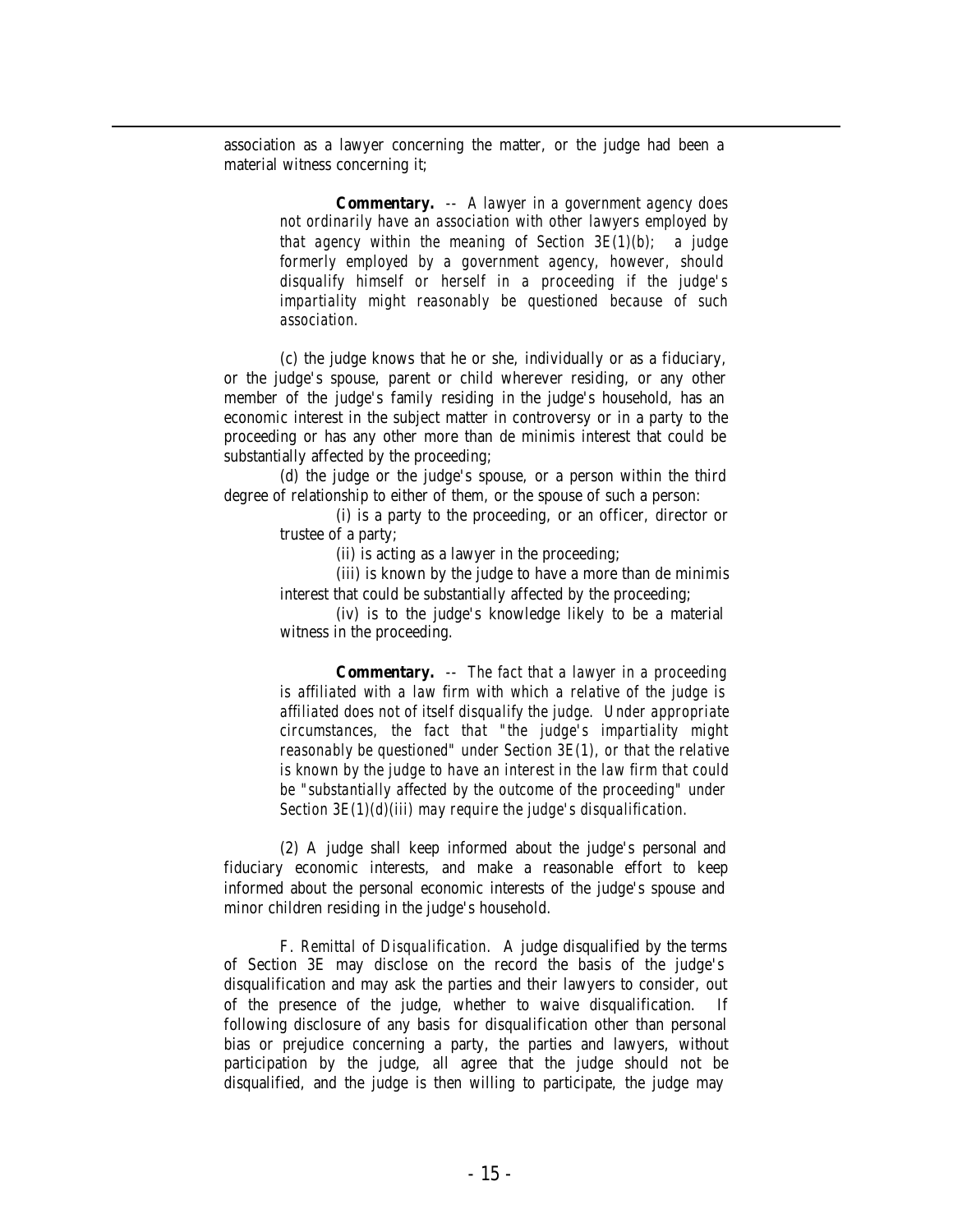[¶14] In *Coletti v. State*, 769 P.2d 361, 362 (Wyo. 1989), we held that merely because an ex parte contact might be censurable, it does not automatically require reversal and remand. *Also see Lund v. Lund*, 849 P.2d 731, 734-37 (Wyo. 1993). In *Coletti*, it was established that the district court had received an ex parte communication from a deputy sheriff containing information that was designed to supplement an incomplete presentence report. However, in that case we gave recognition to the rule that where a matter is tried to the court sitting without a jury, as well as in a circumstance where the court is pronouncing sentence, a presumption exists that the court will not be misled or confused by what is irrelevant and is able to eliminate that which is immaterial from that which properly may be considered. *Coletti*, 769 P.2d at 363. In addition, in *Coletti* we took into account the fact that the district court categorically disavowed that any use had been made of the ex parte communication. *Id.* Here, the district court disavowed ever having seen the letter upon which this claim focuses.

[¶15] In a case where a guardian ad litem had ex parte contact with a district court, and we determined that it constituted an ethical impropriety, we held that reversal of a judgment required more than simply the occurrence of the ex parte communication. *Moore v. Moore*, 809 P.2d 261, 264 (Wyo. 1991). In that case, we espoused the rule that in order to lead to the reversal of a judgment in such an instance, a manifest injustice must appear. Further, in order to evaluate the presence of a manifest injustice, we look to the totality of the circumstances.

[¶16] Father offers another standard of review to this effect: "The standard of review when a trial judge's impropriety is questioned is whether the judge engaged in conduct which would create in reasonable minds a perception that the judge's ability to carry out judicial responsibilities with integrity, impartiality and competence is impaired." Although

> participate in the proceeding. The agreement shall be incorporated in the record of the proceeding.

> > **Commentary.** -- *A remittal procedure provides the parties an opportunity to proceed without delay if they wish to waive the disqualification. To assure that consideration of the question of remittal is made independently of the judge, a judge must not solicit, seek or hear comment on possible remittal or waiver of the disqualification unless the lawyers jointly propose remittal after consultation as provided in the rule. A party may act through counsel if counsel represents on the record that the party has been consulted and consents. As a practical matter, a judge may wish to have all parties and their lawyers sign the remittal agreement*.

(Emphasis added.) (Footnotes omitted.)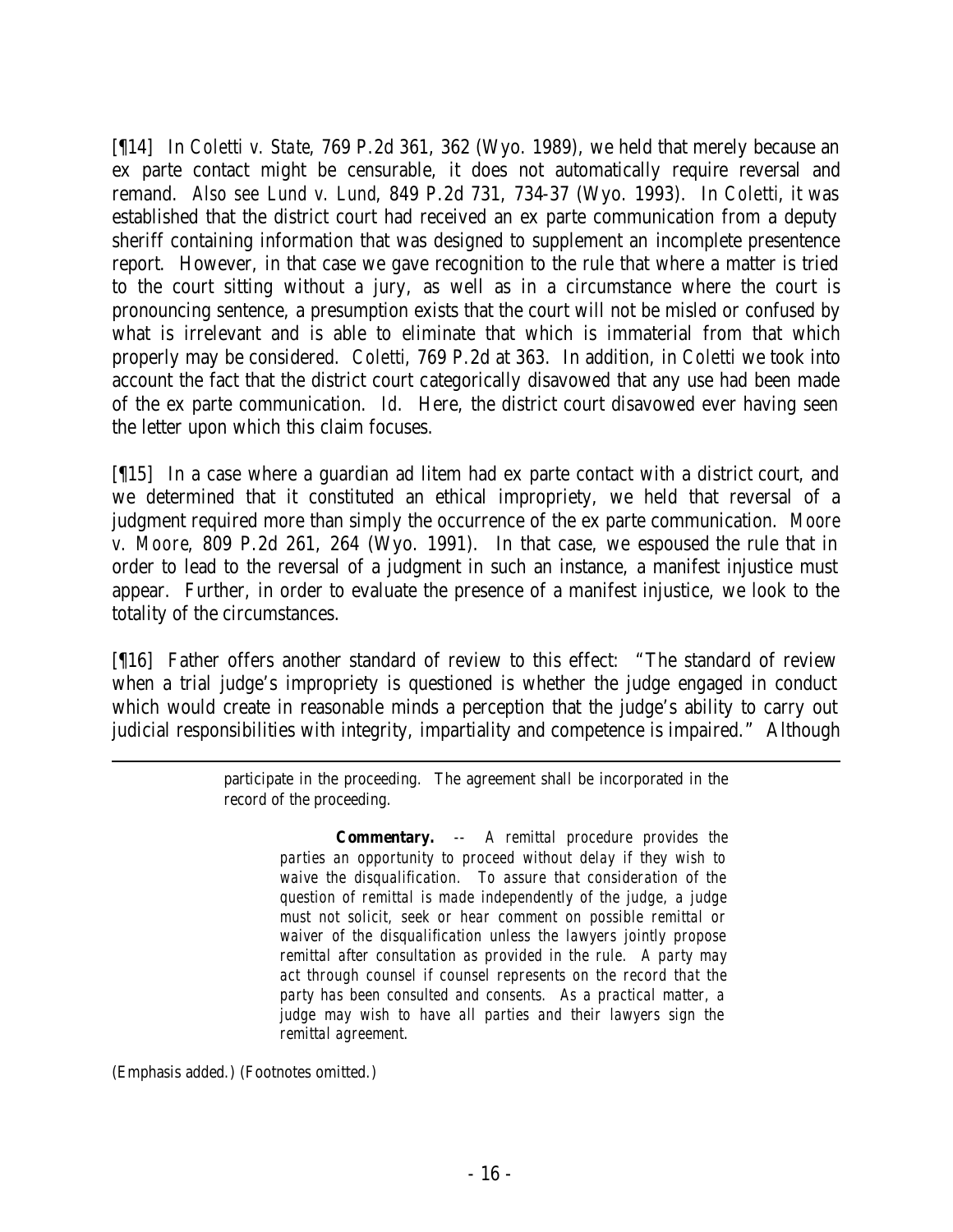we clearly perceive that this "standard" has no relevance to our inquiry, we note that no cogent argument or pertinent authority accompanies this suggestion, and we will not consider it in our analysis. *McLoughlin v. McLoughlin*, 996 P.2d 5, 8-9 (Wyo. 2000).

## **DISCUSSION**

[¶17] In this case, except for Father being found to be in contempt of court and punished by the attorney's fees and costs award, he received all relief he requested. The district court's oral determination that Father was in contempt and that an award of attorney's fees and costs would punish him was made before the alleged ex parte communication occurred. Moreover, facially there is no question but that Father did disobey the district court's custody order. Finally, the district court specifically stated that it did not see the letter that forms the centerpiece of the alleged ex parte communication. Under these circumstances, we conclude no manifest injustice has occurred.

[¶18] Implicitly, Father asks us to perform a task that is generally assigned to the Commission on Judicial Conduct and Ethics (CJCE). Wyo. Const., art. 5, § 6. Another portion of the Father's contentions is addressed to a matter that is generally assigned to the Board of Professional Responsibility (BPR). Although we do not disavow that our authority and responsibilities may include, if circumstances warrant, the power to discipline a judicial officer without reference to the functions of the CJCE, or an attorney without reference to the BPR, this is not such a case. Likewise, this Court exercises superintending authority over the Wyoming State Bar and the attorneys who are members of that Bar. Wyo. Stat. Ann. § 5-2-118 (LexisNexis 2001). The body to which a complaint as to the conduct of an attorney is filed is the BPR. If a party wishes to submit a complaint to either the CJCE or the BPR, that party may do so.

[¶19] Mother contends that this appeal should be dismissed for failure of Father to have filed a notice of appeal within 30 days of the entry of the order holding Father in contempt and imposing a punishment therefor. While Father might well have attempted to appeal that order on an interlocutory basis, or on the basis that t was an order described in W.R.A.P. 1.05(b), we conclude that the order was also subsumed into the district court's final order of October 6, 2000, and thus the appeal was timely.

[¶20] Mother asks that we impose monetary sanctions against Father's attorney, and in favor of Mother, under W.R.A.P 1.03 because Father's brief was, in many respects, not in conformance with the W.R.A.P. and also that we impose monetary sanctions in favor of Mother under W.R.A.P. 10.05. We are not convinced that sanctions are appropriate under the circumstances of this case, and we decline to impose any of the sanctions requested by Mother.